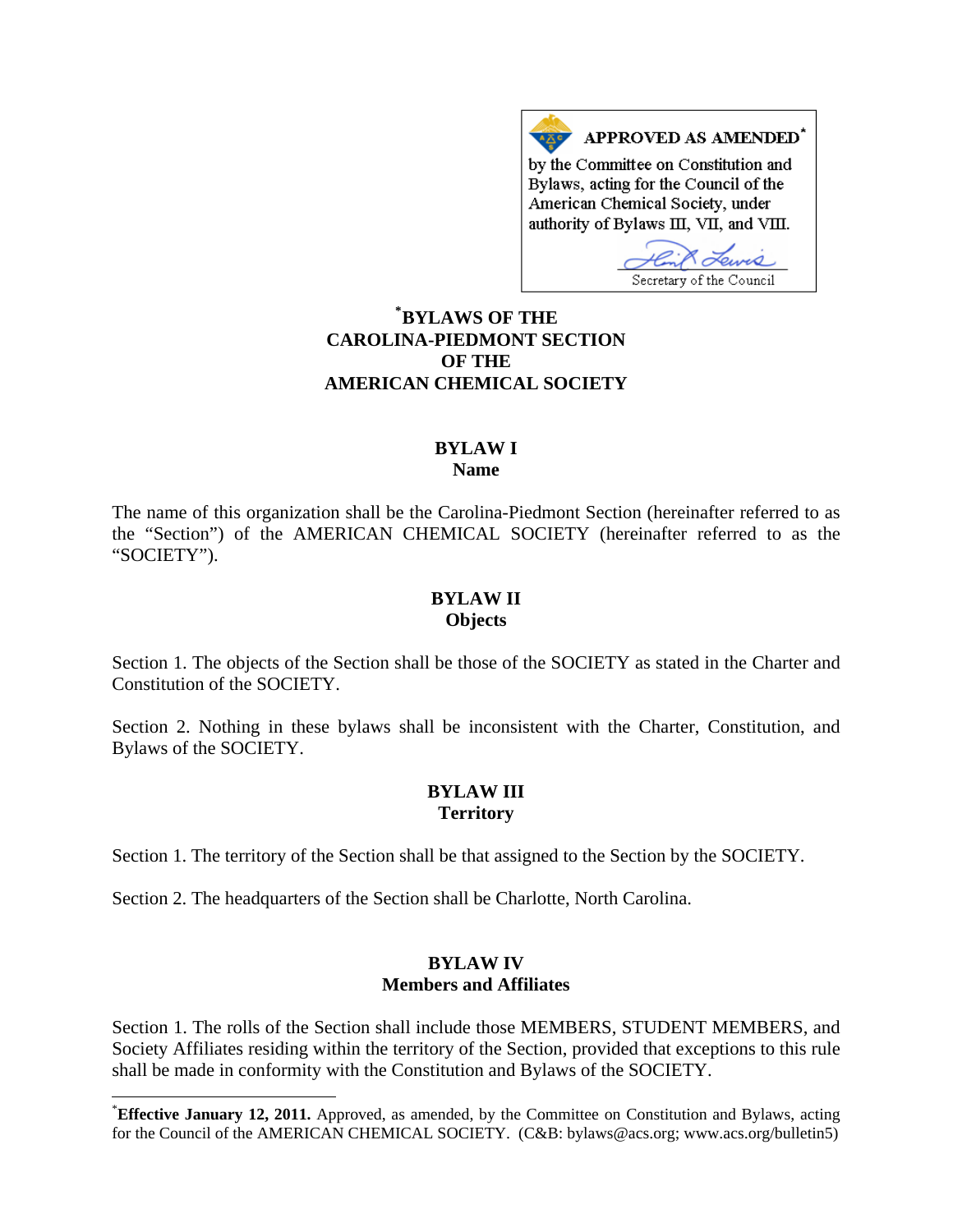Section 2. The Section may have Local Section Affiliates as authorized in the Constitution and Bylaws of the SOCIETY.

Section 3. MEMBERS, STUDENT MEMBERS, and Society Affiliates shall have such rights and privileges as are accorded them by the Constitution and Bylaws of the SOCIETY. A STUDENT MEMBER may not hold an elective position or serve as a Temporary Substitute Councilor. Society Affiliates and Local Section Affiliates may not vote for or hold an elective position of the Section, vote on Articles of Incorporation and bylaws of the Section, or serve as a member of the Executive Committee.

# **BYLAW V Organization**

Section 1. Only MEMBERS of the SOCIETY shall be eligible to hold office.

Section 2. The officers of the Section shall include a Chair, Chair-Elect, Secretary, and Treasurer. The offices of Secretary and of Treasurer may be held by the same person. The officers here enumerated shall be elected annually for a term of one year. The Section may also have one or more Members-at-Large as determined by the Executive Committee.

Section 3. The Section shall have Councilors and Alternate Councilors as provided in the Constitution and Bylaws of the SOCIETY.

Section 4. The Executive Committee shall consist of the officers of the Section, the Immediate Past Chair, the Councilors, the Alternate Councilors, and any appointed Members-at-Large. If the Executive Committee appoints one or more Members-at-Large, they will also be included in the Executive Committee.

## **BYLAW VI Manner of Election and Terms of Office**

Section 1. The officers of the Section shall be elected by the members, shall take office on January 1, and shall hold the office for one year, or until their successors qualify. Upon completion of the Chair's term of office, the Chair-Elect shall succeed to the office of Chair.

Section 2. Councilors and Alternate Councilors shall be elected by the members for a term of three years beginning on January 1.

Section 3. In the event of a vacancy in the office of Chair, the Chair-Elect shall assume the added duties of the Chair for the unexpired term. All other vacancies shall be filled by the Executive Committee from among the MEMBERS by interim appointment for the period up to the next annual election, at which time the Section shall elect a MEMBER to complete the unexpired term, if any. In the event the office of Chair-Elect is filled by such interim appointment, the Section shall elect both a Chair and a Chair-Elect at its annual election.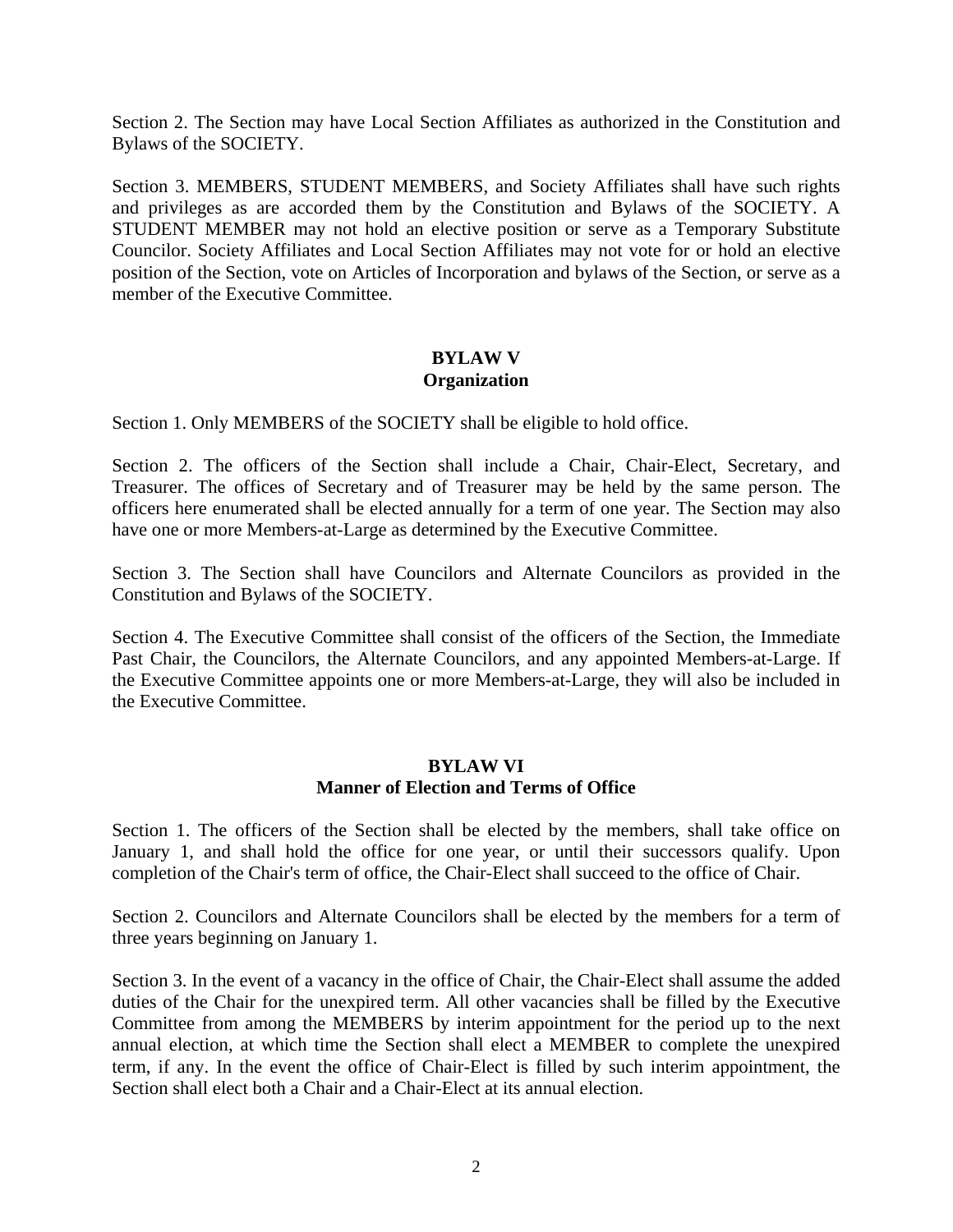Section 4. The Chair shall appoint a Nominating Committee consisting of a Chair and two or more members not later than May 31 of each year. Not more than one member of the Executive Committee may be a member of the Nominating Committee.

Section 5. The Nominating Committee shall nominate one or more MEMBERS for each elective position for which a vacancy will occur and shall make a report at the October meeting of the Section. With the exception of the Chair and Chair-Elect, the incumbent of any elective position may be renominated. After the report of the Committee, nominations may be received from the floor or by petition. Only nominees who have agreed to serve if elected may be named on the ballot.

Section 6. The election of officers shall be conducted either at a regular meeting subsequent to that mentioned elsewhere in these bylaws or, at the discretion of the Executive Committee, by a ballot distributed to the members of the Section in accordance with the Bylaws of the SOCIETY.

Section 7. Councilors and Alternate Councilors shall be elected by a ballot distributed to the members of the Section in accordance with the Bylaws of the SOCIETY.

Section 8. Elections for Councilors and Alternate Councilors shall be completed and the results certified to the Executive Director of the SOCIETY by December 1, as required by the Bylaws of the SOCIETY. Other elections shall be completed and reported promptly to the Executive Director of the Society.

Section 9. The Secretary or other designated officer of the Section shall prepare an election ballot that includes the names, in order chosen by lot, of all candidates.

Section 10. For distributed ballots, no less than three weeks must be provided between the date of distribution of ballots to the members and the deadline for their return to the Secretary or other designated officer of the Section.

Section 11. The Chair shall appoint as Tellers two or more members who are not candidates for Councilors and Alternate Councilors, but who may be a member(s) of the Executive Committee.

Section 12. The Secretary, or other designated officer of the Section, shall validate returned ballots in accordance with the Bylaws of the SOCIETY and distribute the ballots to the Tellers.

Section 13. The Tellers shall count the ballots and shall tally the votes. Ballots that violate specified voting procedures shall be rejected in whole or in part, depending on the extent of the violation(s). The vote tally, including the number of rejected ballots, shall be reported to the Chair. All ballots shall be returned to the Secretary.

Section 14. In case of a tie vote for any elective position, the Executive Committee shall select from among the tied candidates.

Section 15. The Chair shall inform all candidates of the election results and shall arrange for distributing this information to all members and affiliates of the Section.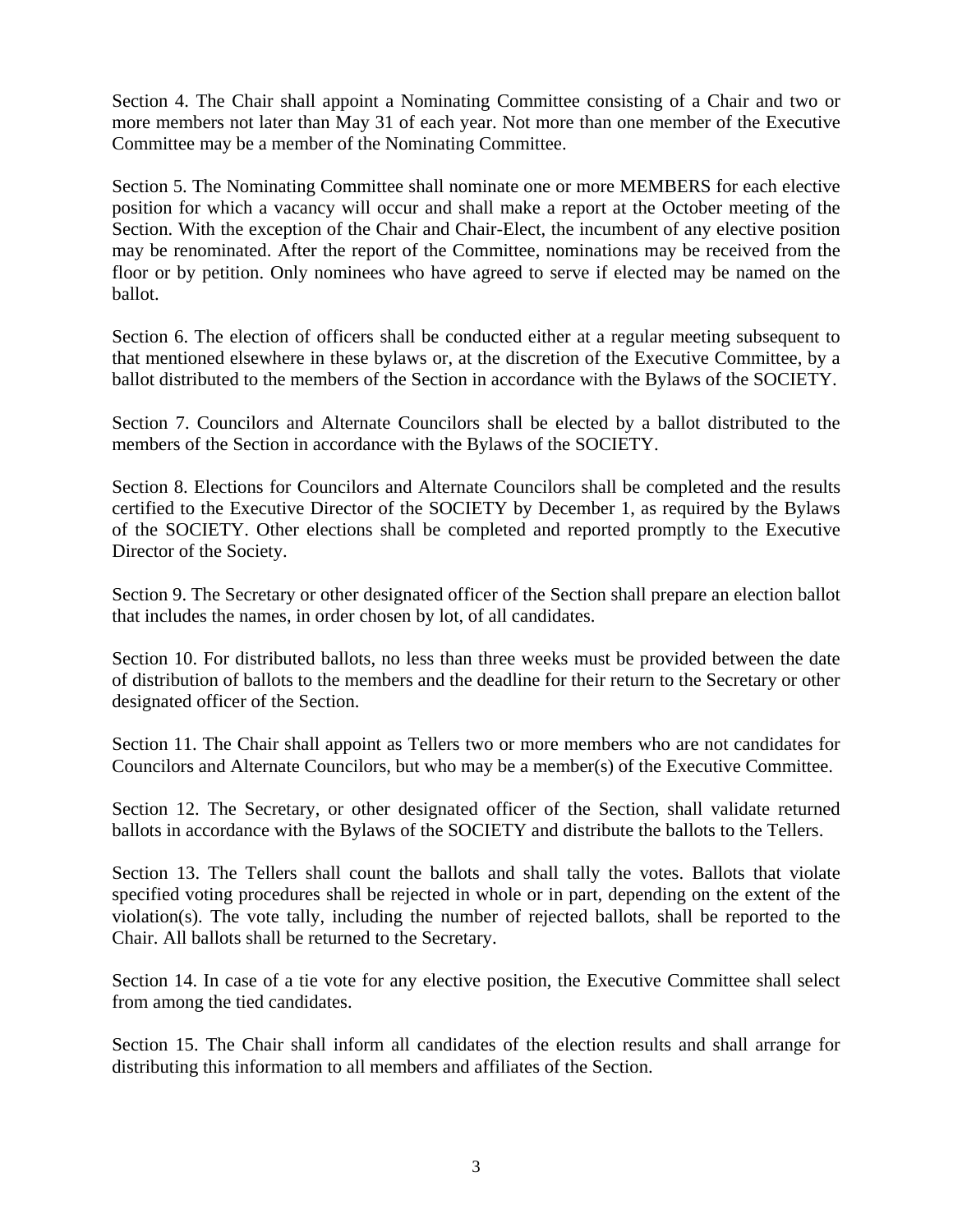Section 16. The Secretary shall retain all ballots for at least ninety days after either the announcement of the results to the membership or until any disputes have been resolved, whichever is later.

### **BYLAW VII Duties of Officers and Executive Committee**

Section 1. The duties of the officers shall be those customarily performed by such officers, together with those responsibilities prescribed by the Constitution and Bylaws of the SOCIETY and by these bylaws, and such other duties as may be assigned by the Executive Committee.

Section 2. The Chair of the Section shall serve as Chair of the Executive Committee and shall appoint members and/or affiliates to all committees authorized in these bylaws or by the Executive Committee.

Section 3. The Executive Committee shall be the governing body of the Section and as such, shall have full power to conduct, manage, and direct the business and affairs of the Section in accordance with the Constitution and Bylaws of the SOCIETY and these bylaws.

## **BYLAW VIII Recall of Elected Officials**

Section 1. The elected officials of the Section (officers or elected Executive Committee members) are subject to recall for neglect of duties or conduct injurious to the SOCIETY. Recall procedures are not applicable to Councilors and Alternate Councilors elected by the Section.

Section 2. The recall of an official shall be initiated when a signed petition, indicating in writing the specific charges and reasonable substantiating evidence, is submitted to the Chair from at least five voting members of the Section. In the event the Chair is the official in question, the Chair-Elect shall receive the petition and shall assume the duties of the office of Chair with respect to this issue until the issue is resolved.

Section 3. The Chair shall, without delay, determine that the petitioners are aware of the gravity of their actions and the procedures to be followed. The Chair shall seek an alternate resolution to the problem and a withdrawal of the petition at this time. In the absence of a resolution to the problem, the Chair shall present the issue to the Executive Committee as a new business item at the next Executive Committee meeting.

- a. The Executive Committee shall promptly continue the recall process or dismiss the petition as ill-founded or find an alternative solution to the problem. The Chair shall promptly inform the petitioners and the official of the decision of the Executive Committee.
- b. If the proceedings continue, the Chair shall assign the duties of the official to another qualified member of the Section until the issue is resolved.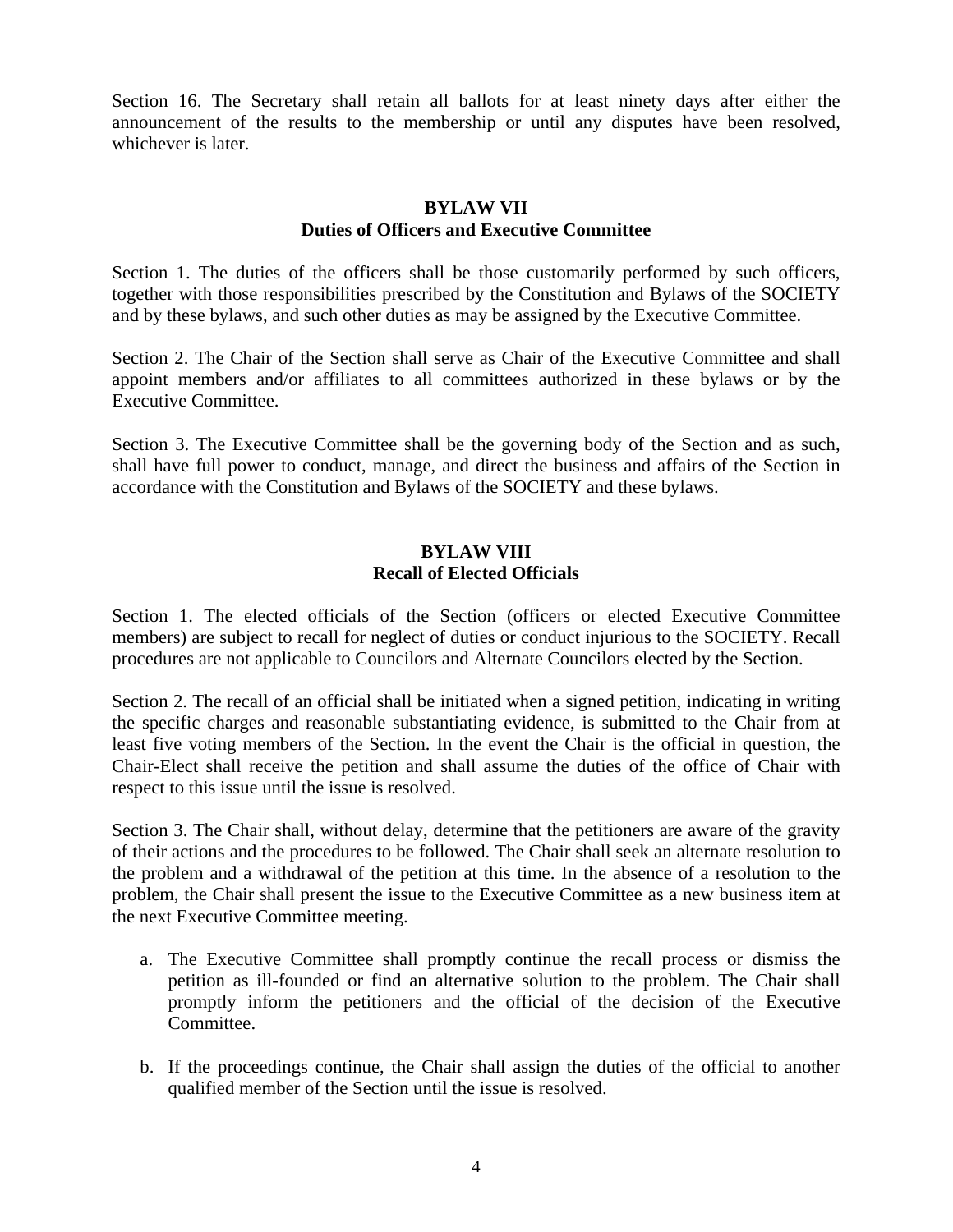- c. If the proceedings continue, the official shall be offered an opportunity to answer the allegations in the petition before the Executive Committee. Every reasonable effort shall be made to contact the official throughout this procedure. That effort shall include a certified letter to the last known address on the official SOCIETY membership rolls. Upon notification, the official shall have thirty days to make a written response to the allegations. The Executive Committee shall decide whether to proceed after studying the official's response. The Chair shall inform the official and the petitioners of the decision. If no contact with the official can be made after a reasonable effort, the Executive Committee may remove the official in question with a two-thirds (2/3) vote of the remaining members.
- d. If the proceedings continue, the official shall choose one of the following options:
	- (1) The official may resign.
	- (2) The official may request a recall vote in the same manner as the original election, which must be consistent with the Section bylaws. The voting membership shall be informed, through brief written statements prepared by the Executive Committee and the official, of the issues involved with the recall vote. Both statements shall be distributed to the voting membership before the vote is taken.
	- (3) The official may request a hearing and a recall vote by the remaining members of the Executive Committee. A two-thirds (2/3) vote of the remaining members of the Executive Committee shall be required to recall the official.
	- (4) The official may choose not to respond and thus forfeit the position.

Section 4. The vacancy provisions of these bylaws shall be used to fill a vacancy caused by a recall process. The membership of the Section and the Executive Director of the SOCIETY shall be informed of the results of the recall process and the replacement of the official.

# **BYLAW IX COMMITTEES**

The Executive Committee shall establish committees as necessary for the proper operation of the Section.

# **BYLAW X Meetings**

Section 1. The Section shall hold regular meetings at places and times designated by the Executive Committee.

Section 2. The Section may hold special meetings at the call of the Executive Committee or at the written request of 15 members of the Section. The notices of special meetings shall state the exact nature of the business to be considered and no other business shall be transacted at such meetings.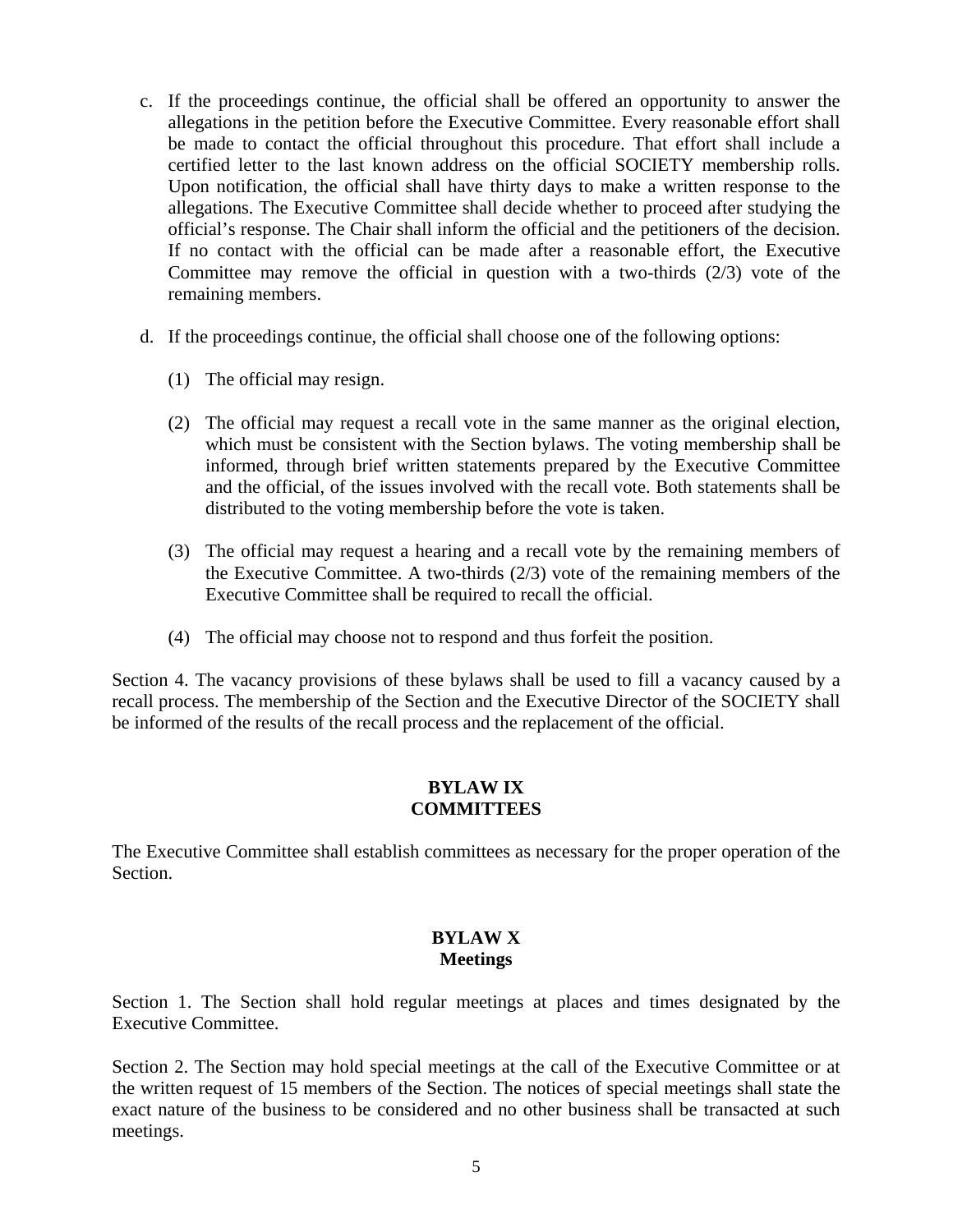Section 3. Due notice of all meetings shall be sent to each member and affiliate of the Section. A quorum for transaction of business at a Section meeting shall consist of 15 members of the Section. No business shall be transacted in the absence of a quorum.

Section 4. The Executive Committee shall meet upon due notice to its members at the call of the Chair or at the request of a majority of the members of the Executive Committee. The Executive Committee shall have a minimum of one meeting a year. For the Executive Committee, a quorum shall be a majority of the members of the Executive Committee. In the absence of a quorum, in a called meeting of the Executive Committee, the called meeting shall be adjourned to a date when a quorum of the Executive Committee can be assembled.

Section 5. Parliamentary Authority

In the conduct of Section meetings, the rules of order not otherwise specified in these bylaws shall be the latest edition of *Robert's Rules of Order Newly Revised*.

### **BYLAW XI Finances**

Section 1. All members and assigned Society Affiliates of the Section may be requested to pay dues voluntarily. Such annual Local Section dues may be set by the Executive Committee.

Section 2. The annual dues of Local Section Affiliates shall be set by the Executive Committee in accordance with the Constitution and Bylaws of the SOCIETY. Failure to pay such dues for the current year shall terminate the affiliation.

## **BYLAW XII Amendments**

Section 1. A proposed amendment to these bylaws must first be submitted in writing to the Executive Committee or the Executive Committee may initiate any proposed amendment(s). If the proposed amendment is approved by the Executive Committee, the Secretary shall furnish a copy to each member of the Section when notice of the next meeting of the Section is given.

Section 2. Following announcement of the proposed amendment at a meeting of the Section and provided that due notice of the impending vote is given, the amendment will be adopted at the subsequent meeting of the Section if it receives an affirmative vote by two-thirds (2/3) of the members present.

Alternatively, or in the absence of a quorum at the meeting during which the vote is scheduled, a ballot distributed to the members of the Section, in accordance with the Bylaws of the SOCIETY, may be used. Both the current language and the amended language of the affected bylaw(s), together with an explanation of the change(s), must accompany the ballots unless such information was furnished to members of the Section previously. A deadline date, at least three weeks after distribution of the ballots, shall be specified for return of the